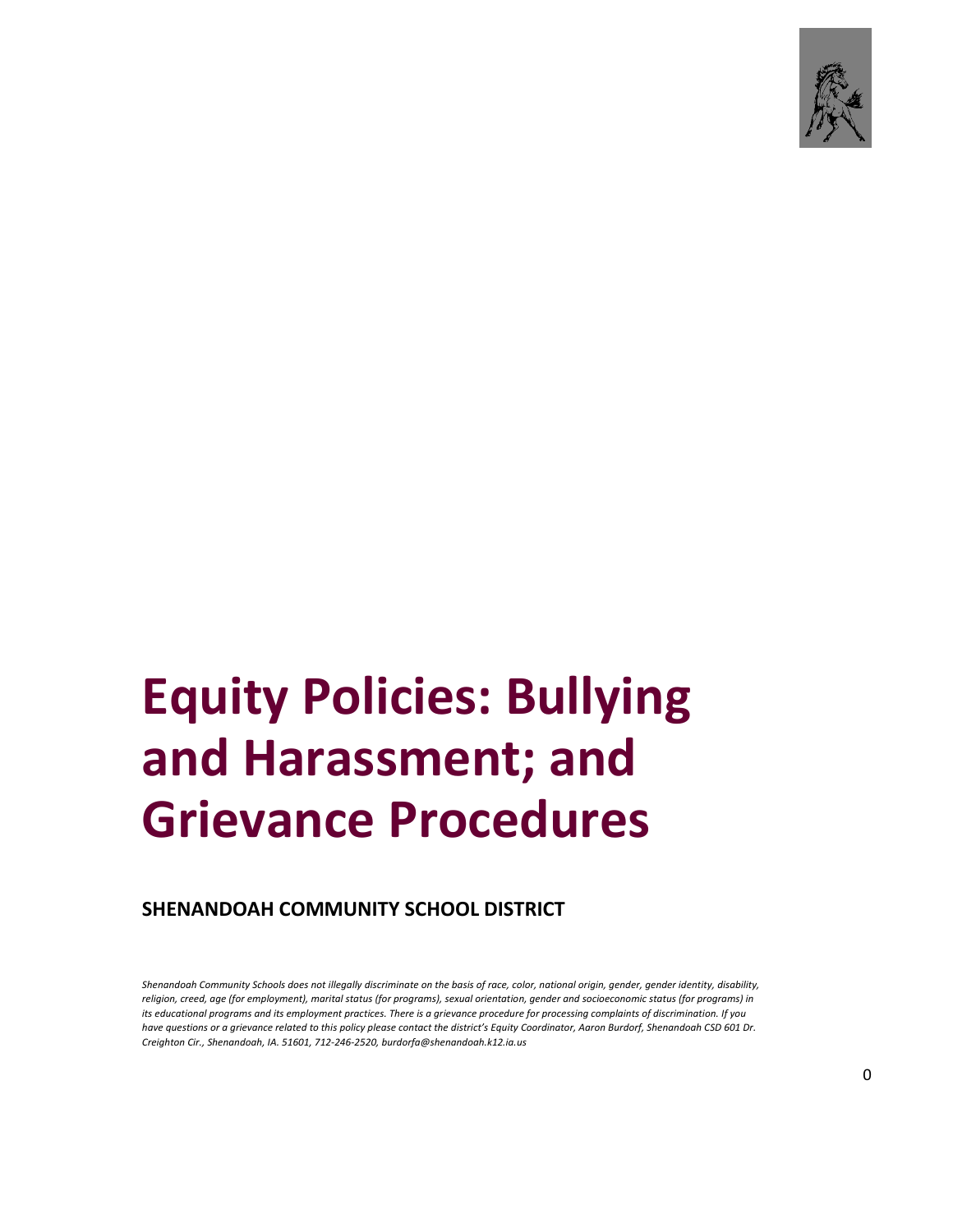## 103 EQUAL EDUCATIONAL OPPORTUNITY

The board will not discriminate in its educational activities on the basis of age, race, color, national origin, gender, gender identity, religion, creed, marital status, sex, sexual orientation, socioeconomic status, or disability.

The board requires all persons, agencies, vendors, contractors and other persons and organizations doing business with or performing services for the school district to subscribe to all applicable federal and state laws, executive orders, rules and regulations pertaining to contract compliance and equal opportunity.

The board is committed to the policy that no otherwise qualified person will be excluded from educational activities on the basis of age, race, color, national origin, gender, gender identity , religion, creed, marital status, sex, sexual orientation, socioeconomic status, or disability. Further, the board affirms the right of all students and staff to be treated with respect and to be protected from intimidation, discrimination, physical harm and harassment.

Harassment or discriminatory behavior that denies civil rights or access to equal educational opportunities includes comments, name-calling, physical conduct or other expressive behavior directed at an individual or group that intentionally demeans the age, race, color, national origin, gender, gender identity, religion, creed, marital status, sex, sexual orientation, socioeconomic status, or disability of the individual or individuals or creates an intimidating, hostile or demeaning environment for education.

| Legal Reference: | 20 U.S.C. §§ 1221 et seq. (1994).<br>20 U.S.C. §§ 1681 et seq. (1994).                                                                                                                                 |  |  |  |
|------------------|--------------------------------------------------------------------------------------------------------------------------------------------------------------------------------------------------------|--|--|--|
|                  | 20 U.S.C. §§ 1701 et seq. (1994).                                                                                                                                                                      |  |  |  |
|                  | 29 U.S.C. § 794 (1994).<br>42 U.S.C. §§ 12101 et seq. (1994).                                                                                                                                          |  |  |  |
|                  | 34 C.F.R. Pt. 100 (2002).<br>34 C.F.R. Pt. 104 (2002).<br>Iowa Code §§ 216.9; 256.11, .11A; 280.3 (2009).<br>281 J.A.C. 12.                                                                            |  |  |  |
| Cross Reference: | Educational Philosophy of the School District<br>101<br>Equal Employment Opportunity<br>401.1<br>Objectives for Equal Educational Opportunities for Students<br>500<br><b>Student Records</b><br>506.1 |  |  |  |

| Approved $\frac{8/8/94}{ }$ |  | Reviewed $6/22/20$ |  |  | Revised $11/07/16$ |
|-----------------------------|--|--------------------|--|--|--------------------|
|-----------------------------|--|--------------------|--|--|--------------------|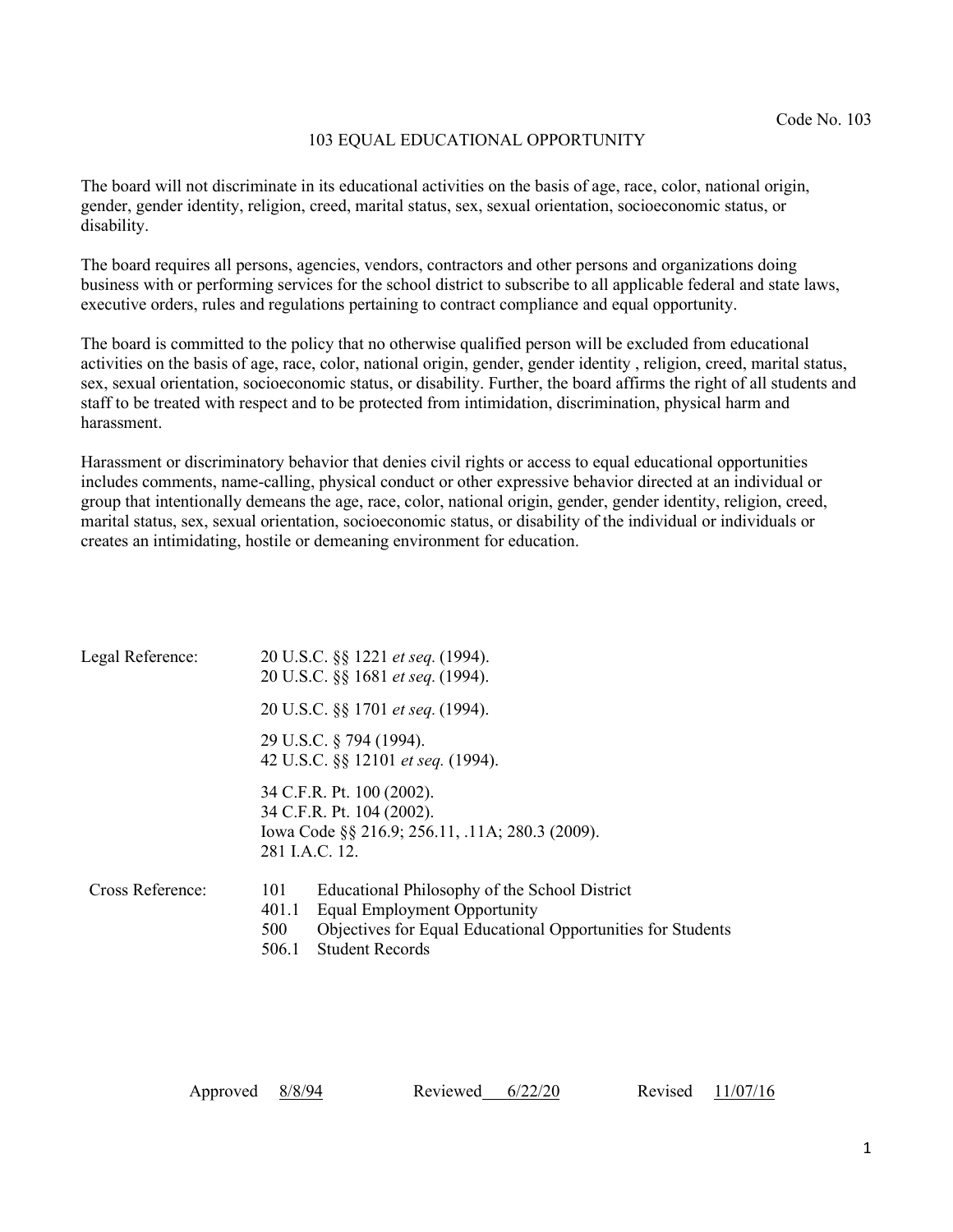## 103.E1 SECTION 504 NOTICE OF NONDISCRIMINATION

Students, parents, employees and others doing business with or performing services for the Shenandoah Community School District are hereby notified that this school district does not discriminate on the basis of age, race, color, national origin, religion, creed, gender, gender identity, marital status, sex, sexual orientation, socioeconomic status, or disability in admission or access to, or treatment in, its programs and activities. Any person having inquiries concerning the school district's compliance with the regulations implementing title VI, Title VII, Title IX, the Americans with Disabilities Act (ADA), § 504 or Iowa Code §280.3 is directed to contact:

| (Title)            | Equity Coordinator, Aaron Burdorf |  |  |
|--------------------|-----------------------------------|--|--|
| (Where Located)    | Shenandoah K-8 Building           |  |  |
| (Telephone Number) | $(712)$ 246-2520                  |  |  |

who has been designated by the school district to coordinate the school district's efforts to comply with the regulations implementing Title VI, Title VII, Title IX, the ADA, § 504 and Iowa Code 280.3.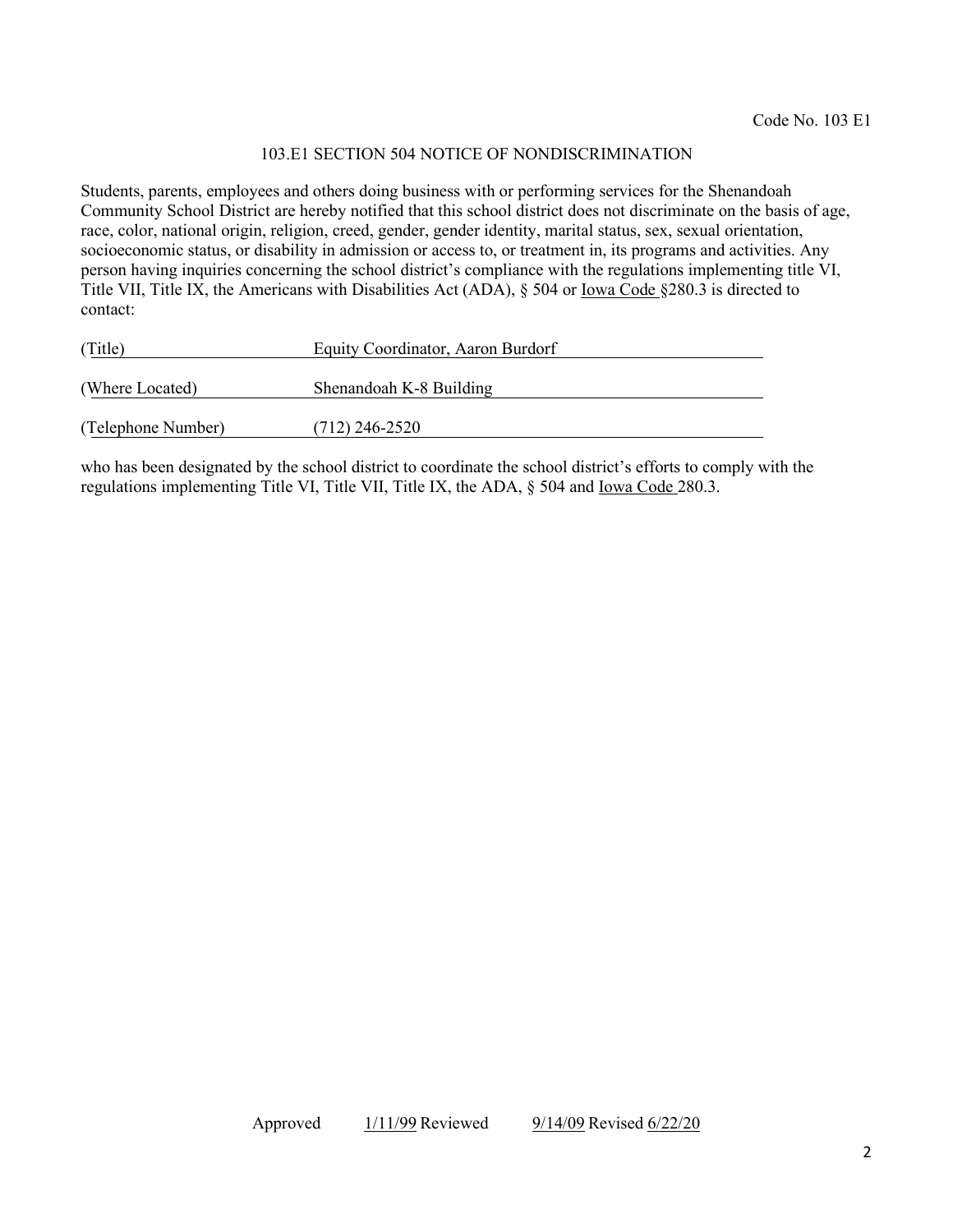# Code No. 103. E2 103.E2 GRIEVANCE FORM FOR COMPLAINTS OF DISCRIMNATION OR NON-COMPLIANCE WITH FEDERAL OR STATE REGULATIONS REQUIRING NON-DISCRIMINATION

| I,                                                         |  |                                         |  |
|------------------------------------------------------------|--|-----------------------------------------|--|
|                                                            |  |                                         |  |
|                                                            |  |                                         |  |
|                                                            |  |                                         |  |
| (Attach additional sheets if necessary)                    |  |                                         |  |
| Describe incident or occurrence as accurately as possible: |  |                                         |  |
|                                                            |  |                                         |  |
|                                                            |  |                                         |  |
|                                                            |  |                                         |  |
|                                                            |  | (Attach additional sheets if necessary) |  |
|                                                            |  |                                         |  |
|                                                            |  |                                         |  |
| Phone Number <u>Containing</u>                             |  |                                         |  |
|                                                            |  |                                         |  |
|                                                            |  |                                         |  |

Approved 1/11/99 Reviewed 6/22/20 Revised 11/07/16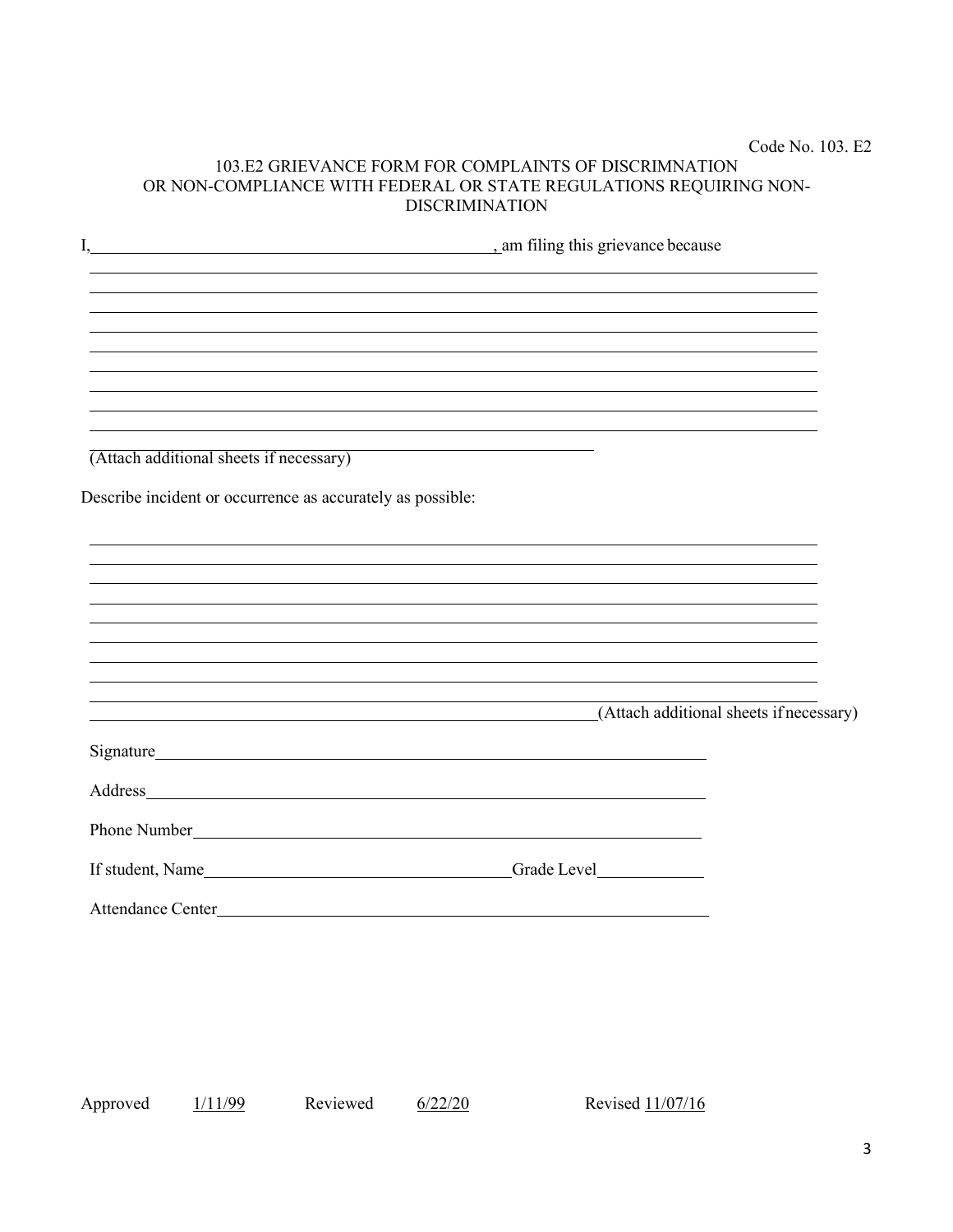# 103. E3 GRIEVANCE DOCUMENTATION

Name of Individual Alleging Discrimination or Non-Compliance:

Grievance Date: 1000 and 2000 and 2000 and 2000 and 2000 and 2000 and 2000 and 2000 and 2000 and 2000 and 2000  $\mu$ 

State the nature of the complaint and the remedy requested:

Indicate Principal's or Supervisor's response or action to above complaint:

Signature of Principal or Supervisor: Manual Alexander Andrew Manual Alexander Andrew Manual Alexander Andrew M

Approved  $\frac{1}{11/99}$  Reviewed  $\frac{6}{22/20}$  Revised  $\frac{11}{07/16}$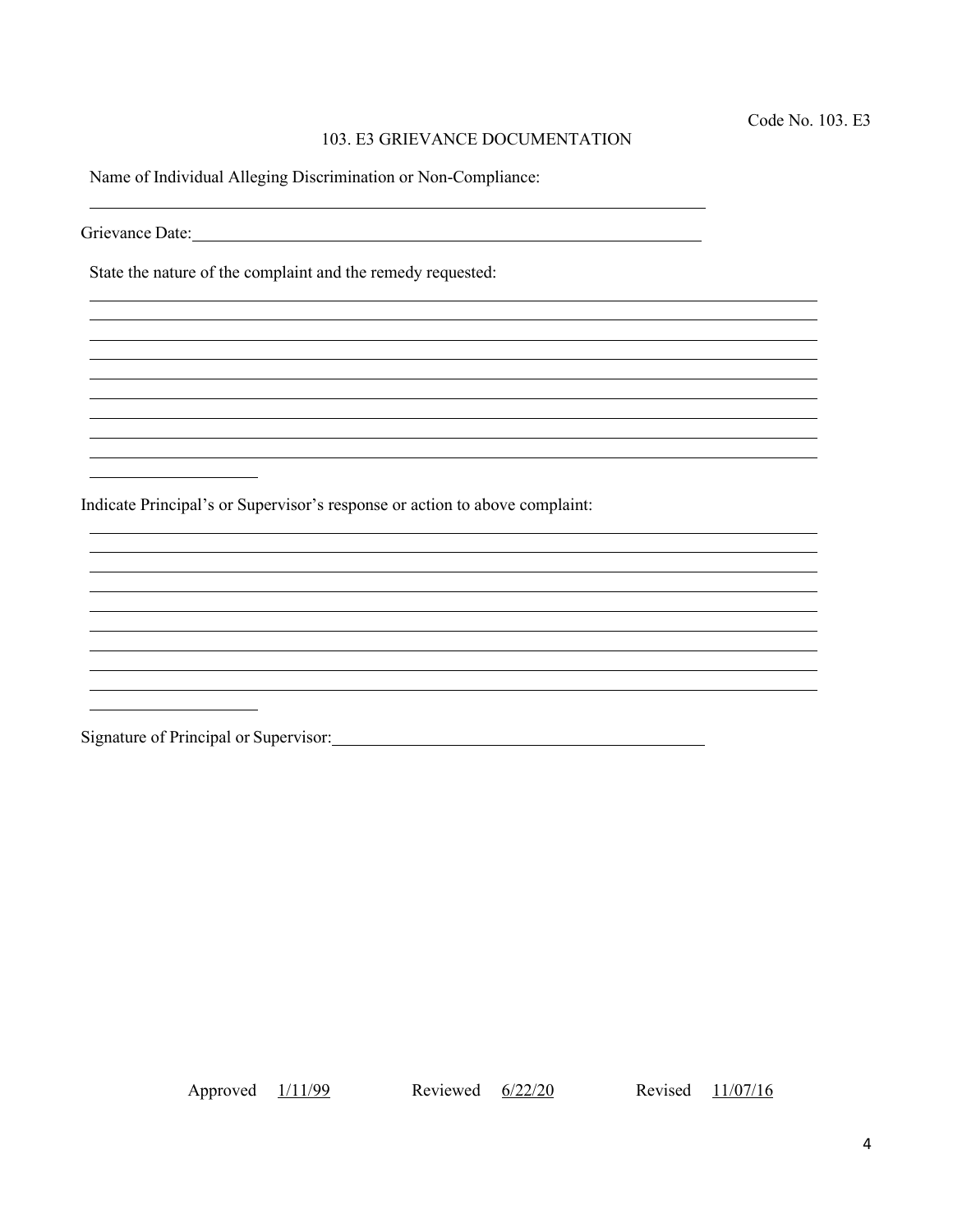# 103. E4 SECTION 504 STUDENT AND PARENTAL RIGHTS

The Shenandoah Community School District does not discriminate in its educational programs and activities on the basis of a student's disability. It has been determined that your child has a qualifying disability for which accommodations may need to be made to meet his or her individual needs as adequately as the needs of other students. As a parent, you have the right to the following:

- Participation of your child in school district programs and activities, including extracurricular programs and activities, to the maximum extent appropriate, free of discrimination based upon the student's disability and at the same level as students without disabilities;
- Receipt of free educational services to the extent they are provided students without disabilities;
- Receipt of information about your child and your child's educational programs and activities in your native language;
- Notice of identification of your child as having a qualifying disability for whichaccommodations may need to be made and notice prior to evaluation and placement of your child and right to periodically request a re-evaluation of your child;
- Inspect and review your child's educational records including a right to copy those records for a reasonable fee. You also have a right to ask the school district to amend your child'seducational records if you feel the information in the records is misleading or inaccurate should the school district refuse to amend the records, you have a right to a hearing and to place an explanatory letter in your child's file explaining why you feel the records are misleading or inaccurate;

Inquiries concerning the school district's compliance with the regulations implementing Title VI, Title IX, the Americans with Disabilities Act (ADA),  $\S$  504 or Iowa Code  $\S$  280.3 should be directed to:

(Title) Equity Coordinator, Aaron Burdorf

## (Where located) Shenandoah K-8 Building (Telephone No.) 712-246-2520

who has been designated by the school district to coordinate the school district's efforts to comply with the regulations implementing Title VI, Title IX, the ADA, § 504 or Iowa Code § 280.3.

Approved 1/11/99 Reviewed 11/07/16 Revised6/22/20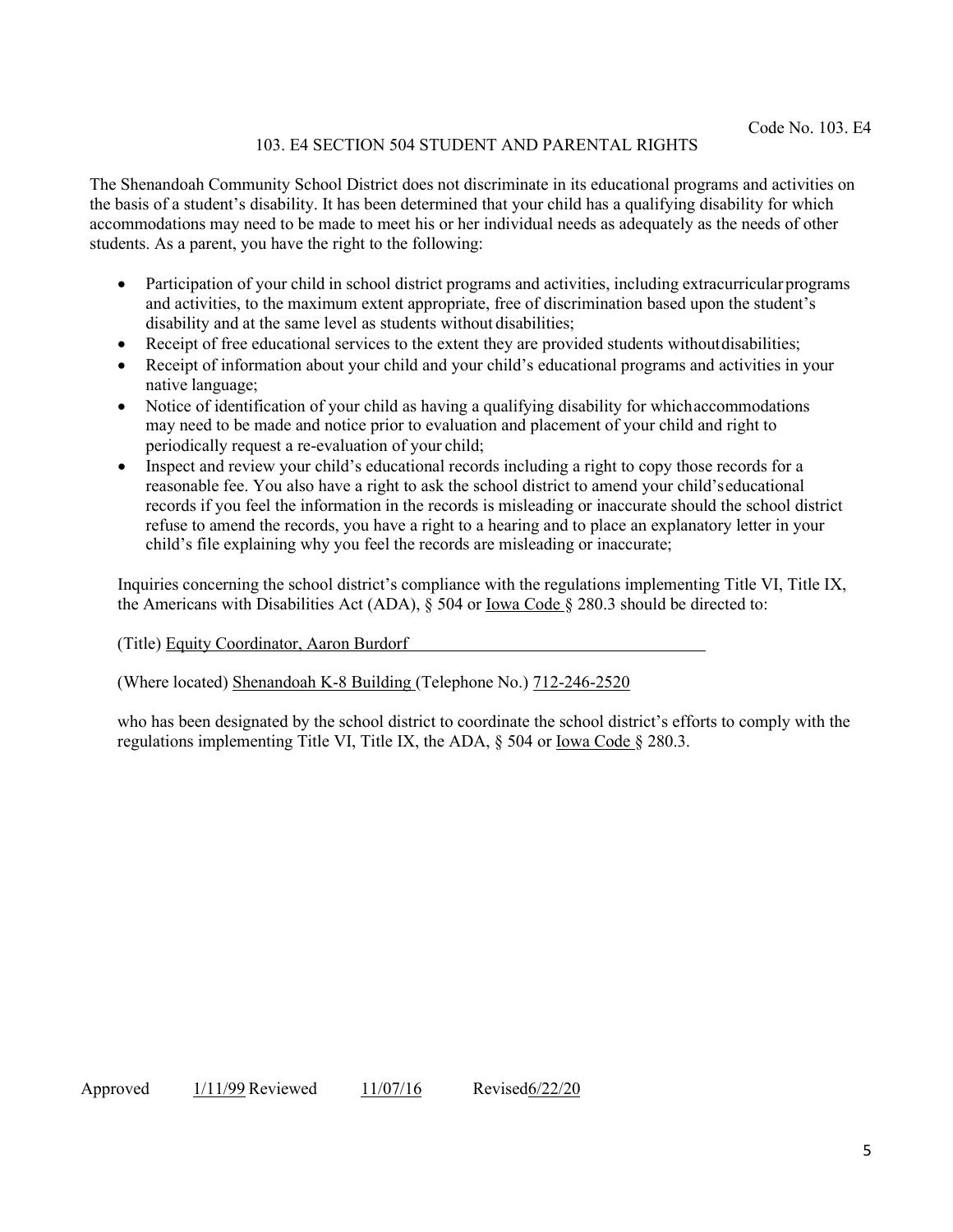#### 103. R1 GRIEVANCE PROCEDURE

Students, parents of students, employees, and applicants for employment in the school district will have the right to file a formal complaint alleging discrimination under federal or state regulations requiring non-discrimination in programs and employment.

# Level One-Principal, Immediate Supervisor or Personnel Contact Person (Informal and Optional-may be bypassed by the grievant)

Employees with a complaint of discrimination based upon their age, race, color, national origin, gender, religion, creed, marital status, sexual orientation, or disability are encouraged to first discuss it with their immediate supervisor, with the objective of resolving the matter informally. An applicant for employment with a complaint of discrimination based upon their age, race, color, national origin, gender, gender identity, religion, creed, marital status, sex, sexual orientation, or disability are encouraged to first discuss it with the personnel contact person.

A student, or a parent of a student, with a complaint of discrimination based upon their age, race, color, national origin, gender, gender identity, religion, creed, marital status, sex, sexual orientation, or disability are encouraged to discuss it with the instructor, counselor, supervisor, building administrator, program administrator or personnel contact person directly involved.

## Level Two-Compliance Officer

If the grievance is not resolved at level one and the grievant wishes to pursue the grievance, the grievant may formalize it by filing a complaint in writing on a Grievance Filing Form, which may be obtained from the Compliance Officer. The complaint will state the nature of the grievance and the remedy requested. The filing of the formal, written complaint at level two must be within 15 working days from the date of the event giving rise to the grievance, or from the date the grievant could reasonably become aware of such occurrence. The grievant may request that a meeting concerning the complaint be held with the Compliance Officer. A minor student may be accompanied at that meeting by a parent or guardian. The Compliance Officer will investigate the complaint and attempt to resolve it. A written report from the Compliance Officer regarding action taken will be sent to the involved parties within a reasonable time after receipt of the complaint.

Level Three-Superintendent/Administrator

If the complaint is not resolved at level two, the grievant may appeal it to level three by presenting a written appeal to the superintendent within five working days after the grievant receives the report from the Compliance Officer. The superintendent may request a meeting with the grievant to discuss the appeal. A decision will be rendered by the superintendent within a reasonable time after the receipt of the written appeal. If, in cases of disability grievances at the elementary and secondary level, the issue is not resolved through the grievance process, rather, the parents have a right to an impartial hearing to resolve the issue.

This procedure in no way denies the right of the grievant to file formal complaints with the Iowa Civil Rights Commission, the U.S. Department of Education Office for Civil Rights or Office of Special Education Programs, the Equal Employment Opportunity Commission, or the Iowa Department of Education formediation or rectification of civil rights grievances, or to seek private counsel for complaints alleging discrimination.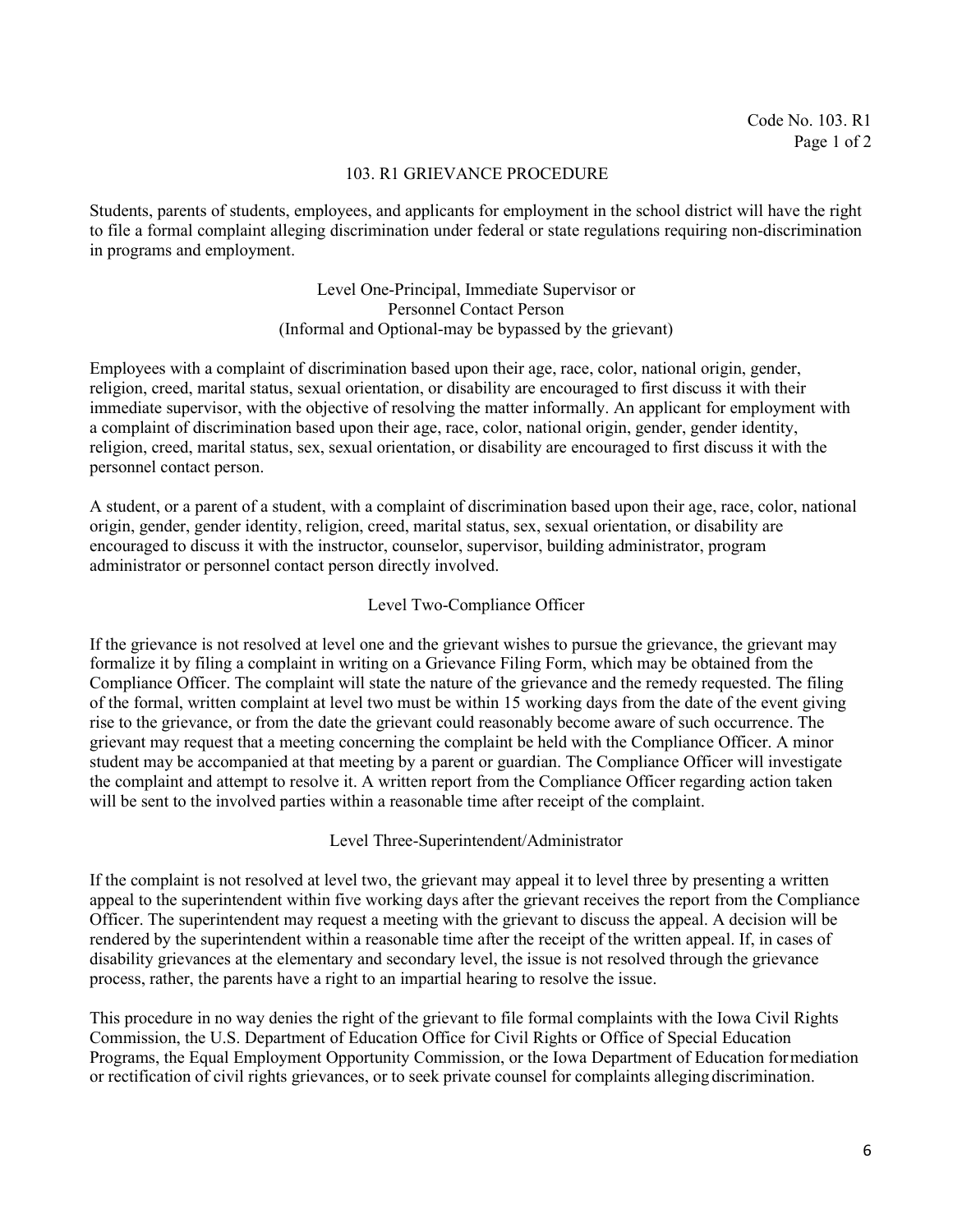#### Level Four-Appeal to Board

If the grievant is not satisfied with the superintendent's decision, the grievant can file an appeal with the board within five working days of the decision. It is within the discretion of the board to determine whether it will hear the appeal.

The Compliance Officer is:

| Name                | Equity Coordinator, Aaron Burdorf |
|---------------------|-----------------------------------|
| Office Address      | Shenandoah K-8 Building           |
| <b>Phone Number</b> | $(712)$ 246-2520                  |
| Office Hours        | $8:00$ a.m. $-4:00$ p.m.          |

Approved  $\frac{1}{11/99}$  Reviewed  $\frac{11/07/16}{9}$  Revised 6/22/20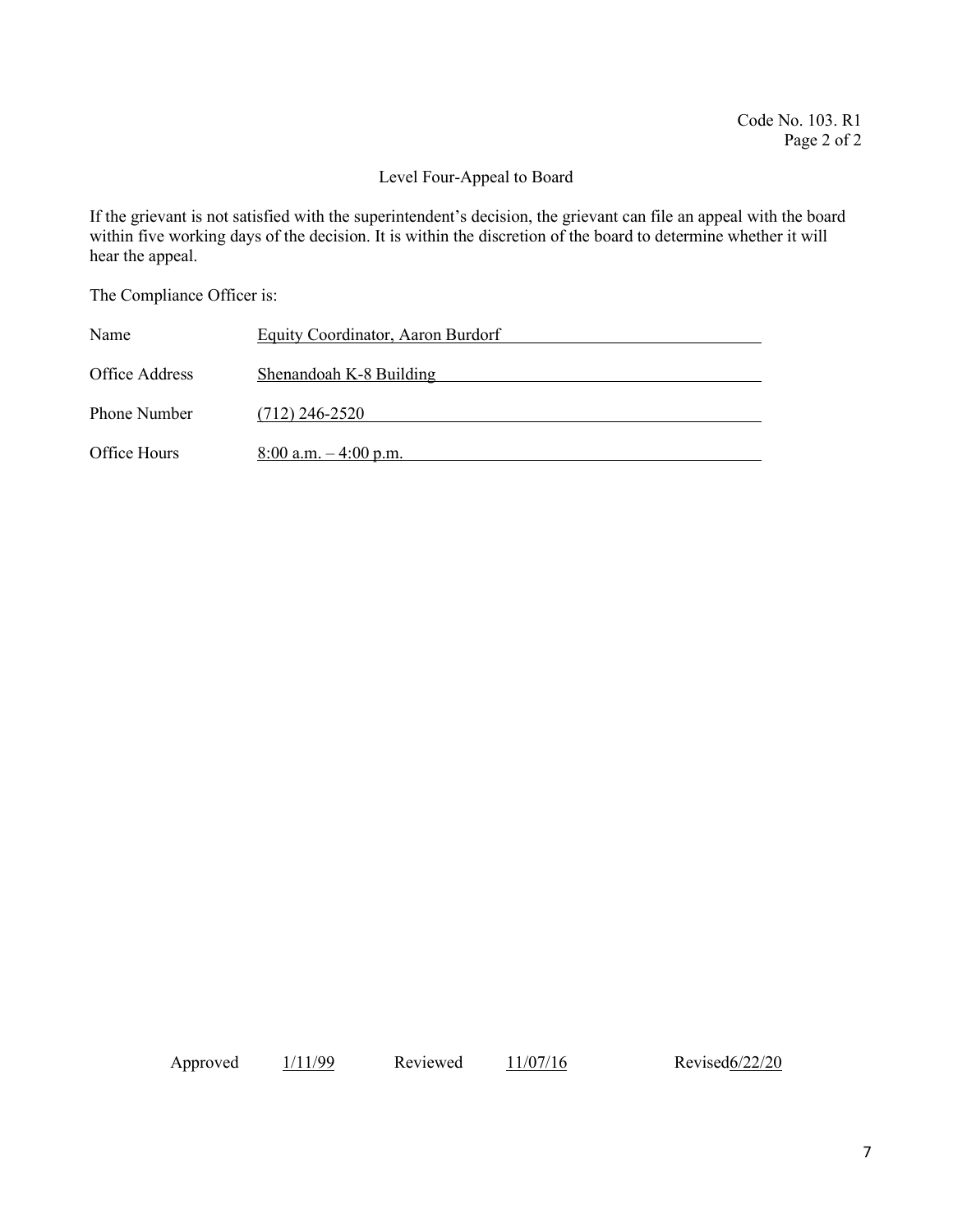#### 104.1 ANTI-HARASSMENT/BULLYING POLICY

Harassment and bullying of students, employees, officers, board directors and volunteers are against federal, state and local policy, and are not tolerated by the board. The board is committed to providing all students, employees, officers, board directors and volunteers with a safe and civil school environment in which all members of the school community are treated with dignity and respect. To that end, the board has in place policies, procedures, and practices that are designed to reduce and eliminate bullying and harassment as well as processes and procedures to deal with incidents of bullying and harassment. Bullying and harassment of students, employees, officers, board directors or volunteers or by other students, employees, officers, board directors, or volunteers or by others such as parents, vendors, and persons doing business with the school district, will not be tolerated in the school or school district.

For the purpose of this policy, the term "volunteer" includes, but is not limited to, a person performing a service for the benefit of and at the request of the school district.

The board prohibits harassment, bullying, or hazing of students, employees, officers, board directors and volunteers based on any of the following actual or perceived traits or characteristics: age, color, creed, national origin, race, religion, marital status, sex, sexual orientation, gender, gender identity, physical attributes, physical or mental ability or disability, ancestry, political party preference, political belief, socioeconomic status, or familial status.

This policy is in effect while students, employees, officers, board directors and volunteers are on property within the jurisdiction of the board; while on school-owned or school-operated vehicles; while attending or engaged in school-sponsored or school approved activities or functions regardless of location; and while away from school grounds if the misconduct directly affects the good order, efficient management and welfare of the school or school district.

If, after an investigation, a student is found to be in violation of this policy, the student shall be disciplined by appropriate measures up to, and including, suspension and expulsion. If after an investigation a school employee is found to be in violation of this policy, the employee shall be disciplined by appropriate measures up to, and including, termination. If, after an investigation, a school officer or board director is found to be in violation of this policy, the officer or director shall be subject to appropriate measures which may include public reprimand or removal from office, in accordance with applicable board policies and procedures and the law. If, after an investigation, a school volunteer is found to be in violation of this policy, the volunteer shall be subject to appropriate measures up to, and including, exclusion from school grounds.

Harassment and bullying mean any electronic, written, verbal, or physical act or conduct toward a student, employee, officer, board director or volunteer which is based on any actual or perceived trait or characteristic of the individual and which creates an objectively hostile school or work environment that meets one or more of the following conditions:

Places the student, employee, officer, board director or volunteers in reasonable fear of harm to their person or property;

- $\Box$  Has a substantially detrimental effect on the student's, employee's, officer's, board director's or volunteer's physical or mental health;
- $\Box$  Has the effect of substantially interfering with the student's academic performance or an employee's, officer's, board director's or volunteer's work performance; or
- Has the effect of substantially interfering with the student's, employee's, officer's, board director's  $\Box$ or volunteer's ability to participate in or benefit from the services, activities, or privileges provided by a school.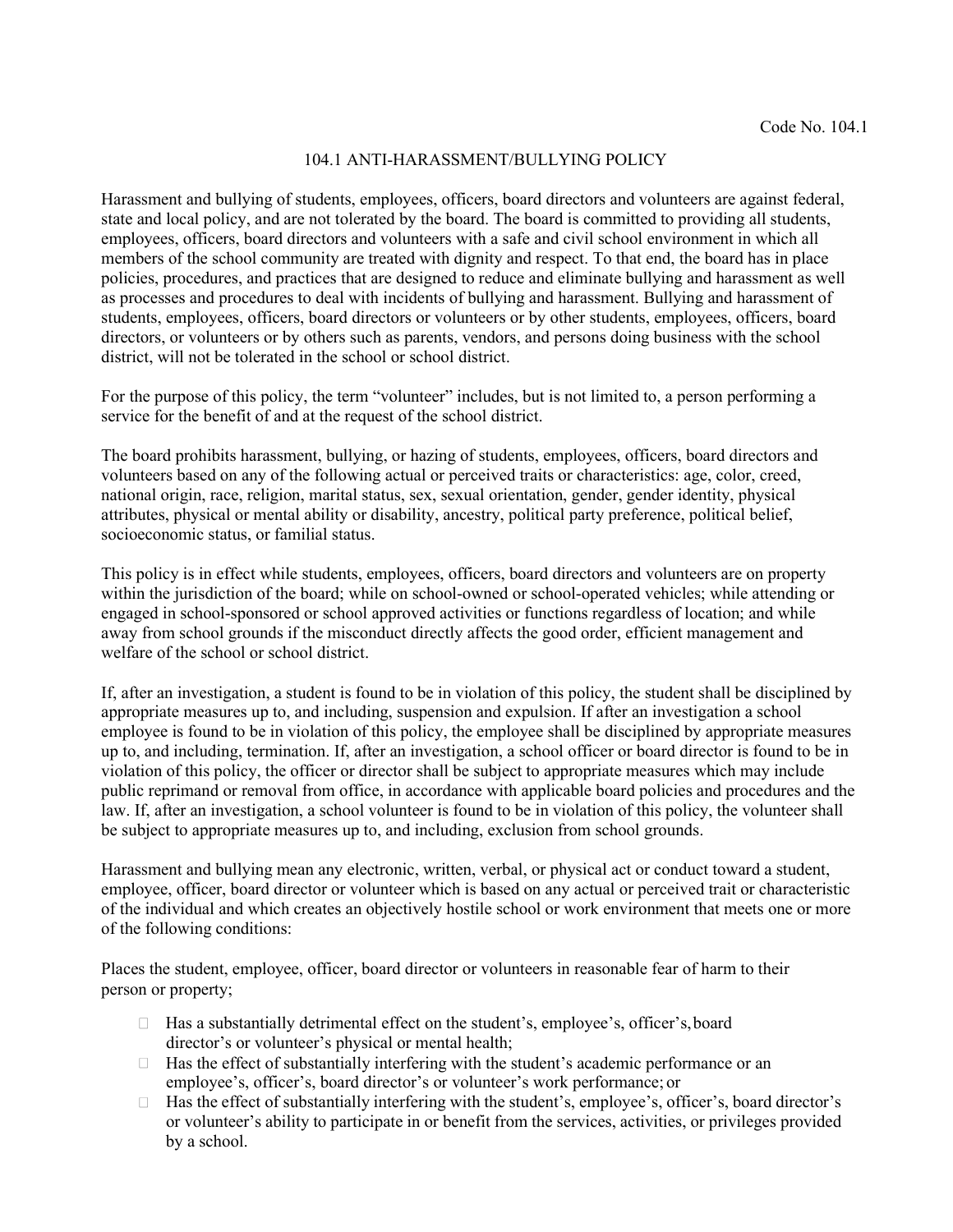"Electronic" means any communication involving the transmission of information by wire, radio, optical cable, electromagnetic, or other similar means. "Electronic" includes but is not limited to communication via electronic mail, internet-based communications, pager service, cell phones, electronic text messaging, or similar technologies.

Harassment and bullying may include, but are not limited to, the following behaviors and circumstances:

- Verbal, nonverbal, physical or written harassment, bullying, hazing, or other victimization thathave the effect of causing injury, discomfort, fear, or suffering to the victim;
- Repeated remarks of demeaning nature that have the effect of causing injury, discomfort, fear, or suffering to the victim;
- Implied or explicit threats concerning one's grades, achievements, property, etc. That have the effect of causing injury, discomfort, fear, or suffering to the victim;
- Demeaning jokes, stories, or activities directed at the victim that have the purpose or effectof causing injury, discomfort, fear, or suffering to the victim;and/or
- Unreasonable interference with a victim's performance or creation of anintimidating, offensive, or hostile learning or work environment.

Sexual harassment means unwelcome sexual advances, requests for sexual favors, or other verbal or physical conduct of a sexual nature when:

- Submission to the conduct is made either implicitly or explicitly a term or condition ofthe student's education or benefits or the individual's work or employment;
- Submission to or rejection of the conduct by a student or school employee is used as the basis for academic decisions affecting that student or employment decisions affecting the individual; or
- The conduct has the purpose or effect of substantially interfering with the student's academic performance or individual's work performance, or creating an intimidating, hostile or offensive education or work environment.

In situations between students and school officials, faculty, staff, or volunteers who have direct contact with students, bullying and harassment may also include the following behaviors:

- Requiring that a student submit to bullying or harassment by another student, either explicitly or implicitly, as a term or condition of the targeted student's education or participation in school programs or activities; and/or
- Requiring submission to or rejection of such conduct as a basis for decisions affecting thestudent.

To the extent provided in Iowa Code Section 280.28, any person who promptly, reasonably, and in good faith reports an incident of bullying or harassment under this policy to a school official, shall be immune from civil or criminal liability relating to such report and to the person's participation in any administrative, judicial, or other proceeding relating to the report.

Retaliation, reprisal, or false accusation against any person because the person has filed a bullying or harassment complaint or assisted or participated in a harassment investigation or proceeding is also prohibited. Individuals who knowingly file false harassment complaints and any person who gives false statements in an investigation shall be subject to discipline by appropriate measures, as shall any person who is found to have retaliated against another in violation of this policy. Any student found to have retaliated in violation of this policy shall be subject to measures up to, and including, suspension and expulsion. Any school employee found to have retaliated in violation of this policy shall be subject to measures up to, and including, termination of employment. A school officer or board director found to have retaliated in violation of this policy shall be subject to measures up to, and including, public reprimand and removalfrom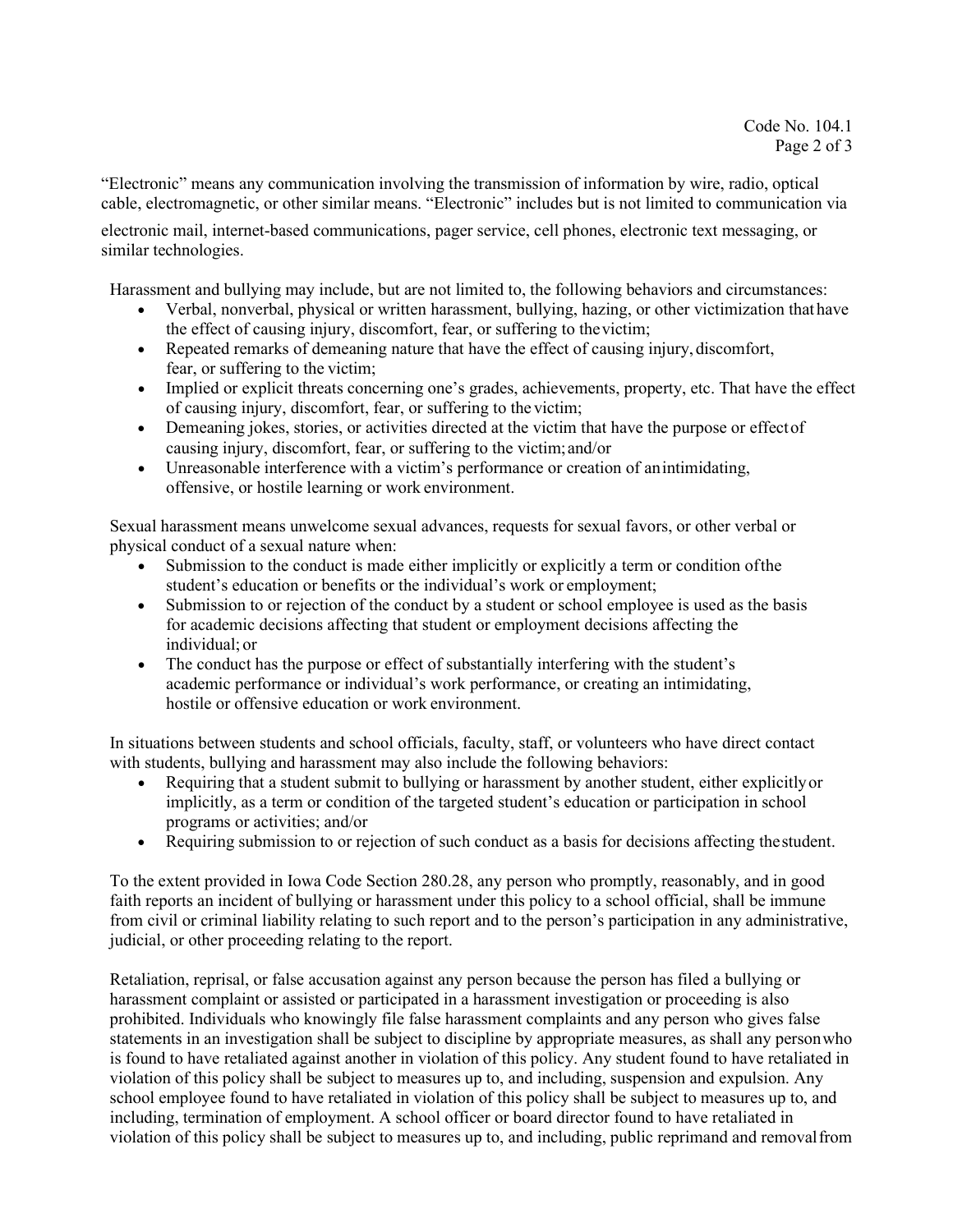office, in accordance with applicable board policies and procedures and the law. Any school volunteer found to have retaliated in violation of this policy shall be subject to measures up to, and including, exclusion from school grounds. Other persons found to have retaliated in violation of this policy shall be subject to appropriate measures as determined by the school district.

The school or school district will promptly and reasonably investigate allegations of bullying or harassment. The building principal or designee will be responsible for handling all complaints alleging bullying or harassment at the school building level. The superintendent or designee will be responsible for handling all complaints of bullying and harassment at the district administration or board level.

It also is the responsibility of the superintendent, in conjunction with principals, to develop procedures regarding this policy. The superintendent also is responsible for organizing training programs for students, employees, school officers, board directors and volunteers. The training will include how to recognize harassment and what to do in case someone is bullied or harassed. It will also include proven effective harassment prevention strategies. The superintendent will also develop a process for evaluating the effectiveness of the policy in reducing bullying and harassment. The superintendent shall report to the board on the progress of reducing bullying and harassment.

The board will annually publish this policy. The policy may be publicized by the following means:

- Inclusion in the student handbook,
- Inclusion in the employee handbook
- Inclusion in the registration materials
- Inclusion on the school or school district's web site.

And a copy shall be made available to any person at the central administrative office at 304 West Nishna, Shenandoah, IA 51601

| Legal References: | 20 U.S.C. §§ 1221-1234i (2004).<br>29 U.S.C. § 794 (1994).<br>42 U.S.C. §§ 2000d-2000d-7 (2004).<br>42 U.S.C. §§ 12001 et. seq. (2004).<br>Senate File 61, 1 <sup>st</sup> Regular Session, 82 <sup>nd</sup> General Assembly,<br>(2007). Iowa Code §§ 216.9; 280.3 (2009).<br>281 I.A.C. 12.3(6).<br>Morse v. Frederick, 127 S. Ct. 2618 (2007) |                                                                                                   |
|-------------------|--------------------------------------------------------------------------------------------------------------------------------------------------------------------------------------------------------------------------------------------------------------------------------------------------------------------------------------------------|---------------------------------------------------------------------------------------------------|
|                   |                                                                                                                                                                                                                                                                                                                                                  |                                                                                                   |
| Cross References: | 502<br>503<br>506                                                                                                                                                                                                                                                                                                                                | <b>Student Rights and Responsibilities</b><br><b>Student Discipline</b><br><b>Student Records</b> |

Approved 10/8/07 Reviewed 6/22/20 Revised 11/07/16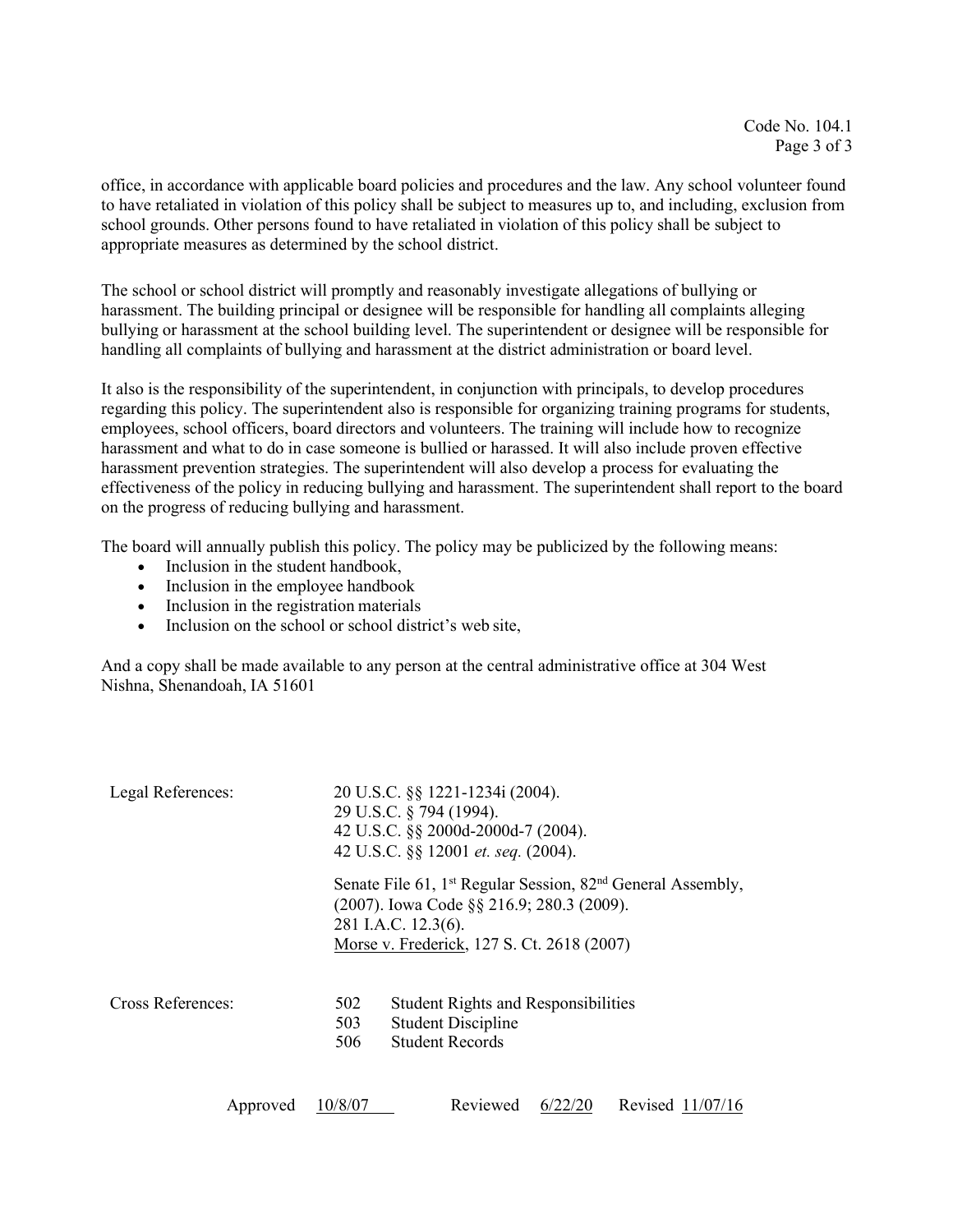#### 104. E1 ANTI-BULLYING/HARASSMENT COMPLAINT FORM

| Name of complainant:                     |                                                                                                                      |
|------------------------------------------|----------------------------------------------------------------------------------------------------------------------|
| Position of complainant:                 |                                                                                                                      |
| Name of student or employee target:      |                                                                                                                      |
| Date of complaint:                       | <u> 1989 - Jan Samuel Barbara, martin da shekara 1989 - An tsa a tsa a tsa a tsa a tsa a tsa a tsa a tsa a tsa a</u> |
| Name of alleged harasser or bully:       |                                                                                                                      |
| Date and place of incident or incidents: |                                                                                                                      |

Nature of Discrimination or Harassment Alleged (Check all that apply)

| Age                                           | <b>Physical Attribute</b> | <b>Sex</b>                |
|-----------------------------------------------|---------------------------|---------------------------|
| Disability                                    | <b>Political Belief</b>   | <b>Sexual Orientation</b> |
| <b>Familial Status</b>                        | Race/Color                | Socio-economic Background |
| <b>Marital Status</b>                         | Religion/Creed            | Other – Please Specify:   |
| National Origin/Ethnic<br>Background/Ancestry | Gender or Gender Identity |                           |

Description of misconduct:

Name of witnesses (if any):

Evidence of harassment or bullying, i.e., letters, photos, etc. (attach evidence if possible):

Any other information:

I agree that all of the information on this form is accurate and true to the best of my knowledge.

Signature: <u>and the contract of the contract of the contract of the contract of the contract of the contract of the contract of the contract of the contract of the contract of the contract of the contract of the contract of the contr</u>

Date: / /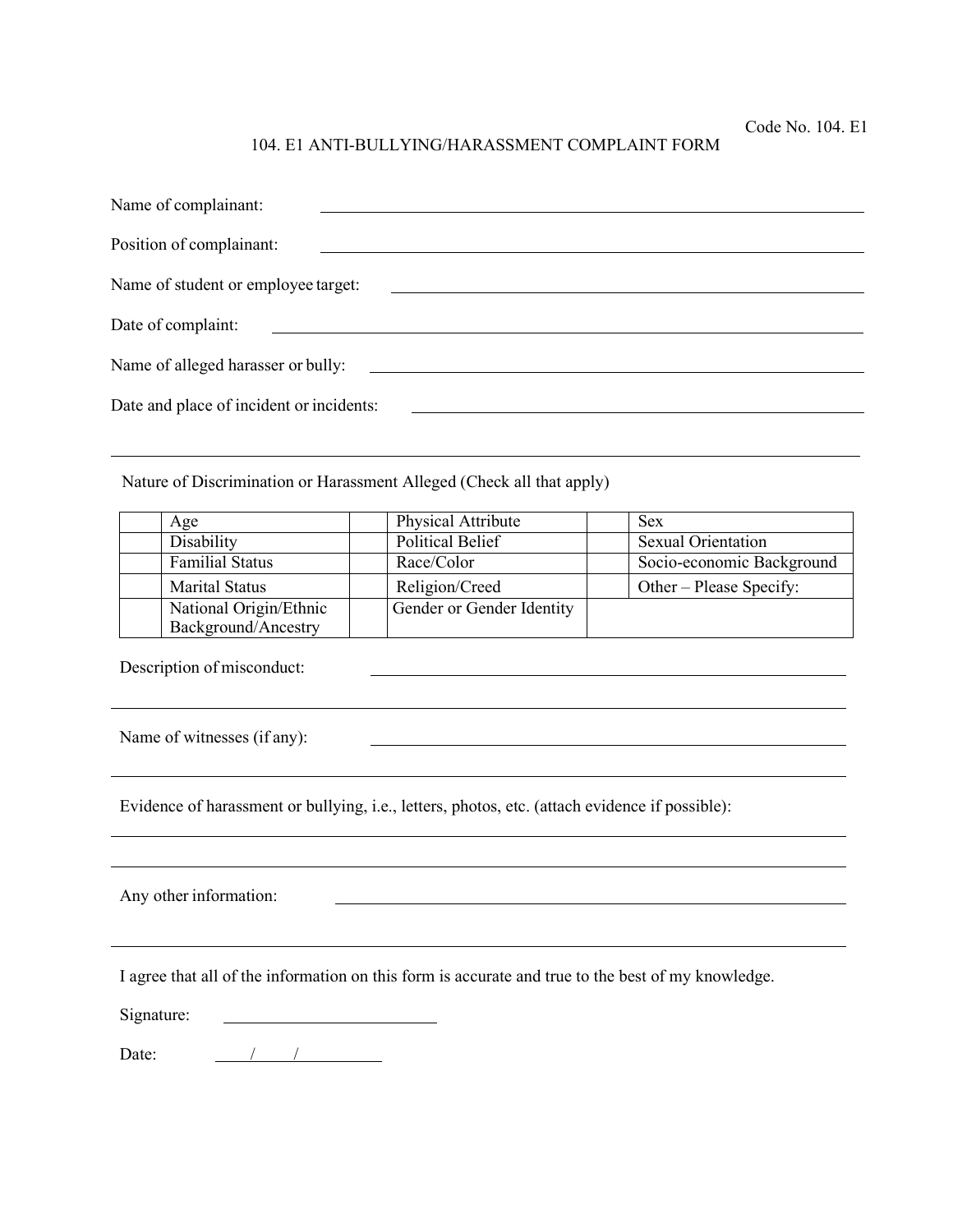Code No. 104.1 E2 104.1E2 ANTI-BULLYING/HARASSMENT WITNESS DISCLOSURE FORM

| Name of witness:<br><u> Andreas Andreas Andreas Andreas Andreas Andreas Andreas Andreas Andreas Andreas Andreas Andreas Andreas Andreas Andreas Andreas Andreas Andreas Andreas Andreas Andreas Andreas Andreas Andreas Andreas Andreas Andreas Andr</u> |
|----------------------------------------------------------------------------------------------------------------------------------------------------------------------------------------------------------------------------------------------------------|
| Position of witness:<br><u> 1989 - Johann Harry Harry Harry Harry Harry Harry Harry Harry Harry Harry Harry Harry Harry Harry Harry Harry</u>                                                                                                            |
| Date of testimony, interview:<br><u> 1980 - Johann Stein, markin fan it ferstjer fan de ferstjer fan it ferstjer fan de ferstjer fan de ferstjer</u>                                                                                                     |
| Description of incident witnessed:<br><u> 1989 - Johann Harry Harry Harry Harry Harry Harry Harry Harry Harry Harry Harry Harry Harry Harry Harry Harry</u>                                                                                              |
|                                                                                                                                                                                                                                                          |
|                                                                                                                                                                                                                                                          |
|                                                                                                                                                                                                                                                          |
|                                                                                                                                                                                                                                                          |
|                                                                                                                                                                                                                                                          |
| Any other information:<br><u> 1980 - Johann Barn, mars ann an t-Amhain Aonaich an t-Aonaich an t-Aonaich ann an t-Aonaich ann an t-Aonaich</u>                                                                                                           |
|                                                                                                                                                                                                                                                          |
|                                                                                                                                                                                                                                                          |
|                                                                                                                                                                                                                                                          |
|                                                                                                                                                                                                                                                          |
|                                                                                                                                                                                                                                                          |

I agree that all of the information on this form is accurate and true to the best of my knowledge.

<u> 2000 - Andrea Andrew Maria (h. 1</u> Signature:

Date: / /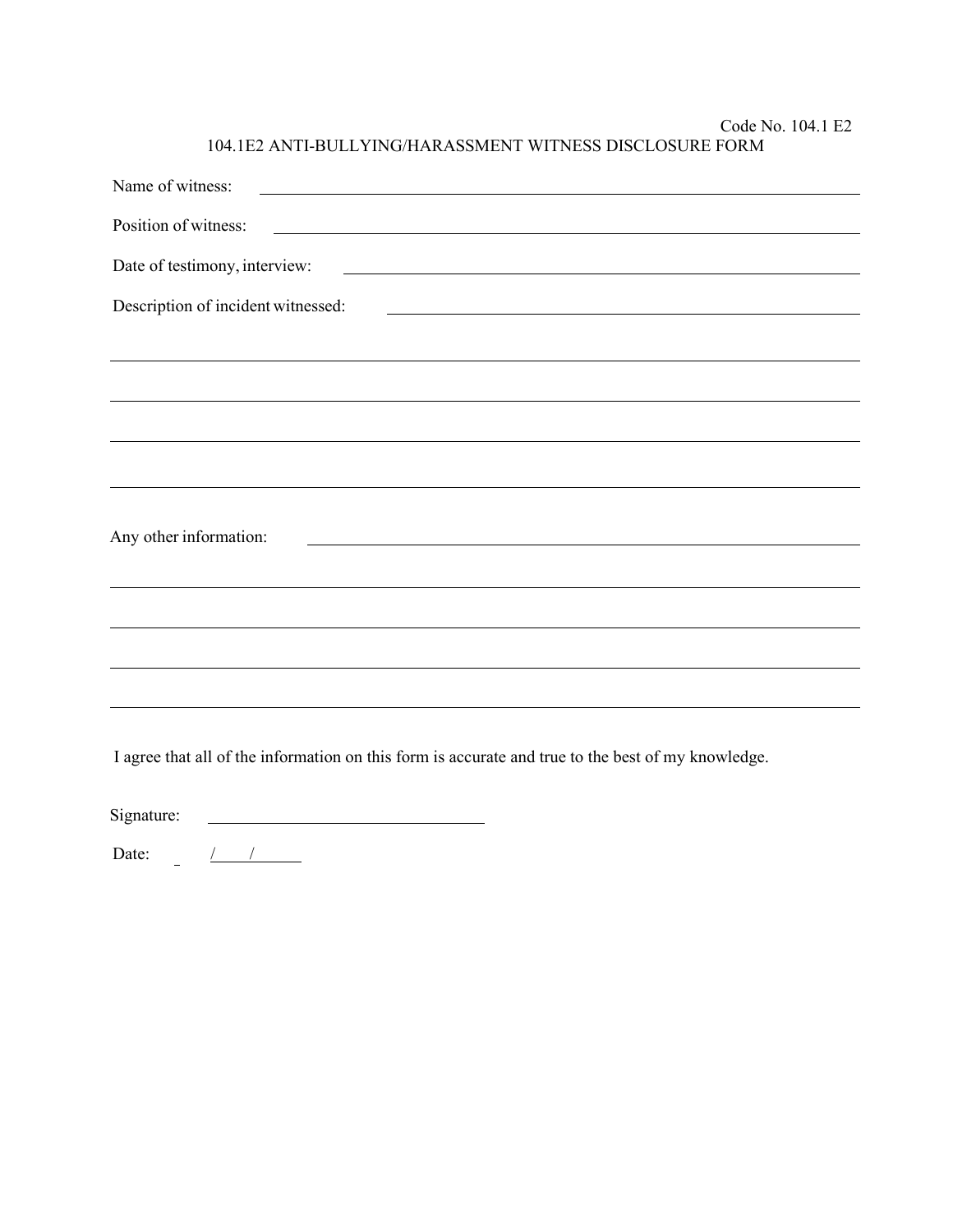#### Code No. 104.1E3 104.1E3 DISPOSITION OF ANTI-BULLYING/HARASSMENT COMPLAINT FORM

| Name of complainant:                                             |                                                                       |                                              |
|------------------------------------------------------------------|-----------------------------------------------------------------------|----------------------------------------------|
| Name of student or<br>employee target:                           |                                                                       |                                              |
| Grade and building of<br>student or employee:                    |                                                                       |                                              |
| Name and position or grade of<br>alleged perpetrator/respondent: |                                                                       |                                              |
| Date of initial complaint:                                       |                                                                       |                                              |
|                                                                  | Nature of discrimination or harassment alleged (Check all that apply) |                                              |
| Age                                                              | Physical Attribute                                                    | <b>Sex</b>                                   |
| Disability                                                       | Political Belief                                                      | <b>Sexual Orientation</b>                    |
| <b>Familial Status</b>                                           | Race/Color                                                            | Socio-economic Background                    |
| $\mathbf{M}$ $\mathbf{M}$                                        | $\mathbf{D}$ 1 $\mathbf{A}$ $\mathbf{C}$ 1                            | $\Omega$ $\Omega$ $\Omega$ $\Omega$ $\Omega$ |

| Age                    | Physical Attribute        | Sex                       |
|------------------------|---------------------------|---------------------------|
| Disability             | <b>Political Belief</b>   | <b>Sexual Orientation</b> |
| <b>Familial Status</b> | Race/Color                | Socio-economic Background |
| <b>Marital Status</b>  | Religion/Creed            | Other – Please Specify:   |
| National Origin/Ethnic | Gender or Gender Identity |                           |
| Background/Ancestry    |                           |                           |

Summary of investigation:

I agree that all of the information on this form is accurate and true to the best of my knowledge.

Signature:

Date:  $\frac{1}{\sqrt{1-\frac{1}{2}}}\frac{1}{\sqrt{1-\frac{1}{2}}}\frac{1}{\sqrt{1-\frac{1}{2}}}\frac{1}{\sqrt{1-\frac{1}{2}}}\frac{1}{\sqrt{1-\frac{1}{2}}}\frac{1}{\sqrt{1-\frac{1}{2}}}\frac{1}{\sqrt{1-\frac{1}{2}}}\frac{1}{\sqrt{1-\frac{1}{2}}}\frac{1}{\sqrt{1-\frac{1}{2}}}\frac{1}{\sqrt{1-\frac{1}{2}}}\frac{1}{\sqrt{1-\frac{1}{2}}}\frac{1}{\sqrt{1-\frac{1}{2}}}\frac{1}{\sqrt{1-\frac{1}{2}}}\frac{1}{\$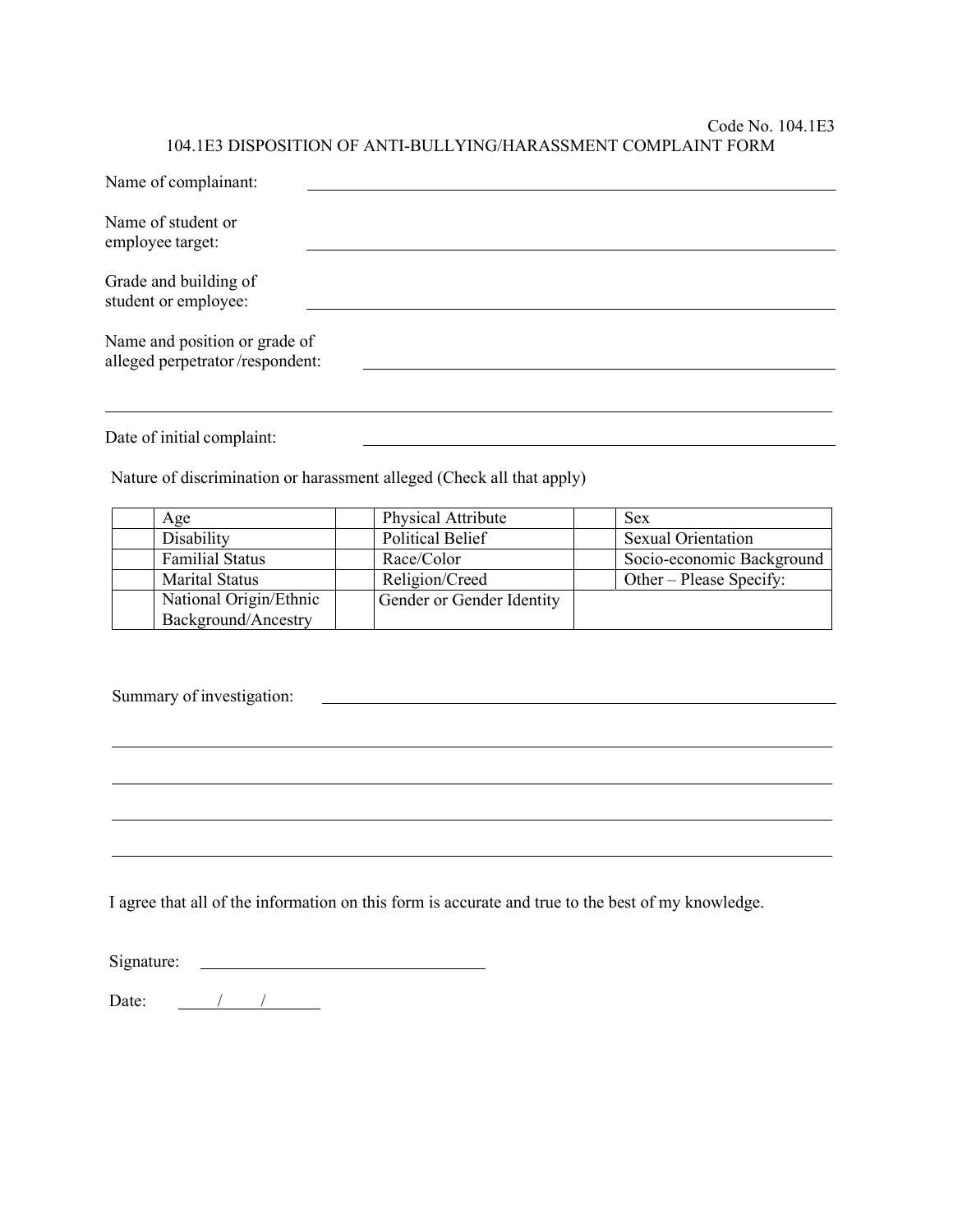#### 104.1R1 ANTI-HARASSMENT/BULLYING INVESTIGATION PROCEDURES

Individuals who feel that they have been harassed should:

Communicate to the bully/harasser that the individual expects the behavior to stop, if the individual is comfortable doing so. If the individual wants assistance communicating with the bully/harasser, the individual should ask a teacher, counselor, principal, or superintendent to help.

If the harassment does not stop, or the individual does not feel comfortable confronting the harasser, the individual should:

- 1. tell a teacher, counselor, principal or superintendent: and
- 2. write down exactly what happened, keep a copy and give another copy to the teacher, principal or superintendent including:
	- what, when and where it happened;
	- who was involved;
	- exactly what was said or what the harasser did;
	- witnesses to the harassment:
	- what the complainant said or did, either at the time or later;
	- how the complainant felt; and
	- how the bully/harasser responded.

#### COMPLAINT PROCEDURE

An individual who believes that the individual has been harassed or bullied will notify the building principal or designee for all complaints at the school building level. The superintendent or designee will be responsible for handling all complaints of bullying and harassment at the district administration or board level. The alternate investigator is the Equity Coordinator, Assistant Principal or designee. The investigator may request that the individual complete the Harassment/Bullying Complaint form and turn over evidence of the harassment, including, but not limited to, letters, tapes, or pictures. However, completion of a complaint on the Harassment/Bullying Complaint form is not mandatory for purposes of investigating a complaint. The complainant shall be given a copy of the completed complaint form. Information received during the investigation is kept confidential to the extent possible.

An investigator, with the approval of the principal or the superintendent has the authority to initiate an investigation in the absence of a written complaint.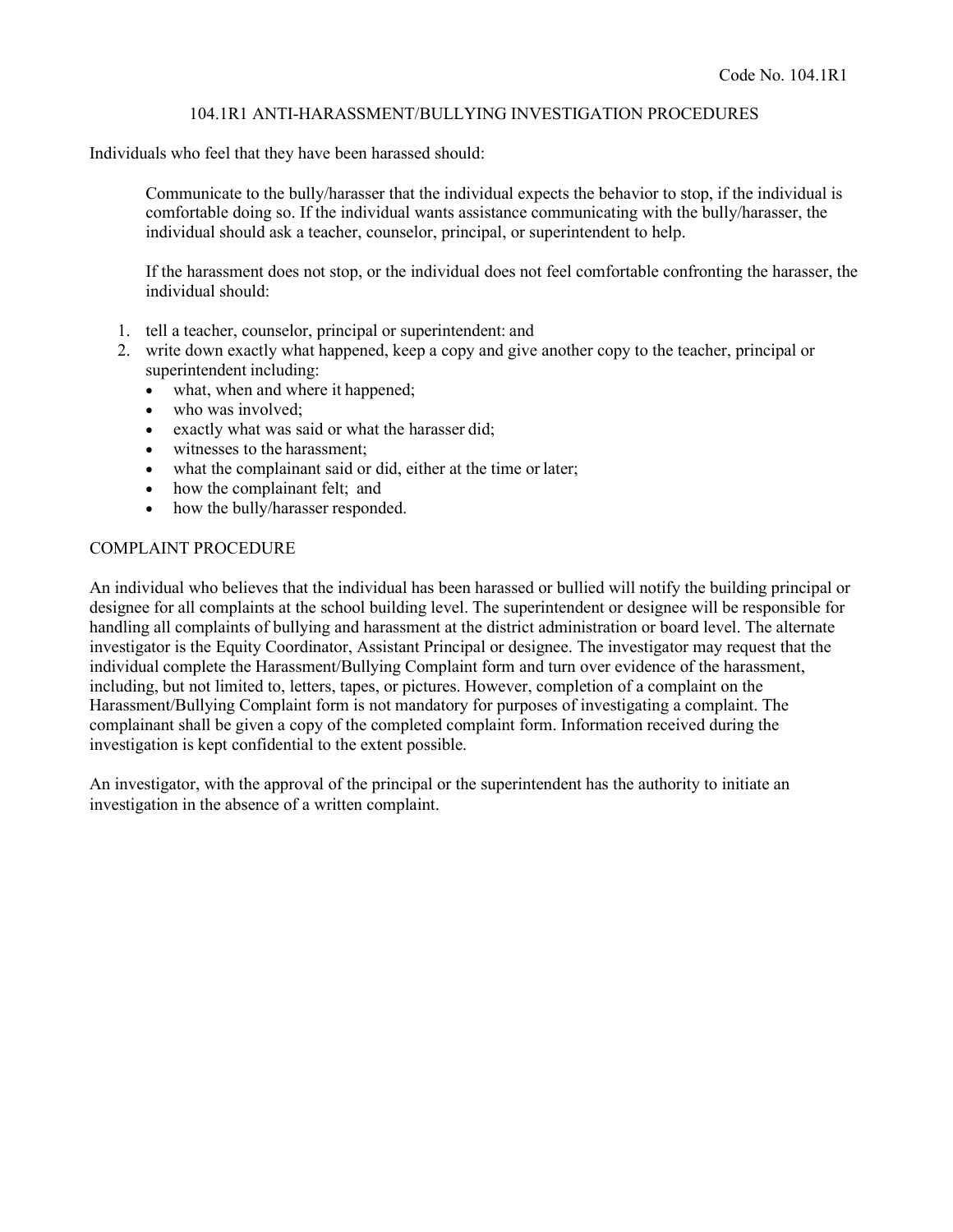#### INVESTIGATION PROCEDURE Level One

The building principal (or designee), for harassment or bullying occurring at the school building level, and the superintendent (or designee), for harassment or bullying occurring at the district administration or board level, will assign an investigator. The investigator will be designated by the building principal or superintendent and can be a supervisor, a building or district administrator, or a designated level 1 investigator for Chapter 102 complaints. The complainant should be informed of these choices and given the opportunity for input into the choice of investigator assigned to the complaint. Once assigned, the investigator will reasonably and promptly commence the investigation. The investigator will interview the complainant and the alleged harasser/bully. The alleged harasser/bully may file a written statement in response to the complaint. The investigator may also interview witnesses and consider other evidence as deemed appropriate. Upon completion of the investigation, the investigator will make written findings and conclusions as to each allegation of harassment or bullying and report the findings and conclusions to the principal (or designee), superintendent (or designee) or board president (or designee), depending upon whether the alleged harassment or bullying occurred at the school building or district administration or board level. The investigator will provide a copy of the written findings and conclusions of the investigation to the principal (or designee), superintendent (or designee) or board president (or designee), as appropriate.

Following receipt of the investigator's report, the principal, superintendent, or board president designee, as appropriate, may investigate further, if deemed necessary, and make a determination of any appropriate additional steps, which may include discipline or other remedial action.

Prior to the determination of the appropriate discipline or other remedial action, the principal, superintendent, or designee, as appropriate, may, at his/her discretion, interview the complainant and the alleged harasser/bully. The principal, superintendent, or designee, as appropriate, will file a written report closing the case and documenting any disciplinary action taken or any other action taken in response to the complaint. The complainant, the alleged harasser/bully and the investigator will receive notice as to the conclusion of the investigation. The principal, superintendent, or designee, as appropriate will maintain a log of information necessary to comply with Iowa Department of Education reporting procedures.

## Level Two

If the complaint is not resolved at level one to the satisfaction of the complainant or the alleged harasser/bully, the grievant(s) may appeal the findings to the superintendent or appropriate designee. The filing of the level two complaint must be within fifteen (15) working days from the date of the conclusion of the level one investigation and must be made in writing using the anti-harassment/bullying complaint form stating the nature of the grievance. The grievant may request a meeting concerning the complaint with the superintendent or designee. A parent or guardian may accompany a minor student. The superintendent or designee shall investigate the complaint and attempt to resolve it. A written report from the superintendent or designee regarding action taken will be sent to the involved parties within fifteen (15) working days after receipt of the level two complaint.